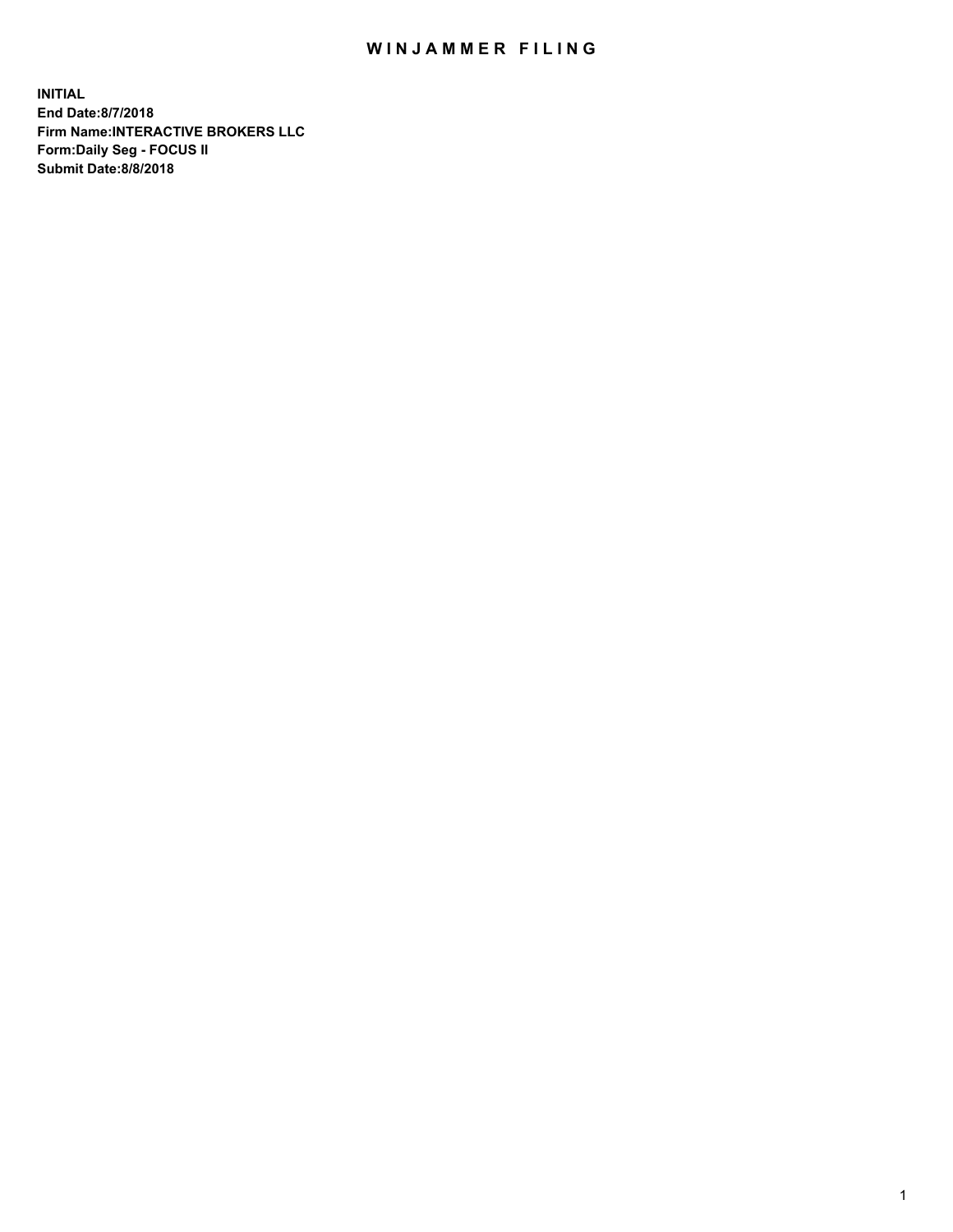**INITIAL End Date:8/7/2018 Firm Name:INTERACTIVE BROKERS LLC Form:Daily Seg - FOCUS II Submit Date:8/8/2018 Daily Segregation - Cover Page**

| Name of Company                                                                                                                                                                                                                                                                                                                | <b>INTERACTIVE BROKERS LLC</b>                                                                  |
|--------------------------------------------------------------------------------------------------------------------------------------------------------------------------------------------------------------------------------------------------------------------------------------------------------------------------------|-------------------------------------------------------------------------------------------------|
| <b>Contact Name</b>                                                                                                                                                                                                                                                                                                            | James Menicucci                                                                                 |
| <b>Contact Phone Number</b>                                                                                                                                                                                                                                                                                                    | 203-618-8085                                                                                    |
| <b>Contact Email Address</b>                                                                                                                                                                                                                                                                                                   | jmenicucci@interactivebrokers.c<br>om                                                           |
| FCM's Customer Segregated Funds Residual Interest Target (choose one):<br>a. Minimum dollar amount: ; or<br>b. Minimum percentage of customer segregated funds required:%; or<br>c. Dollar amount range between: and; or<br>d. Percentage range of customer segregated funds required between: % and %.                        | $\overline{\mathbf{0}}$<br>$\overline{\mathbf{0}}$<br>155,000,000 245,000,000<br>0 <sub>0</sub> |
| FCM's Customer Secured Amount Funds Residual Interest Target (choose one):<br>a. Minimum dollar amount: : or<br>b. Minimum percentage of customer secured funds required:%; or<br>c. Dollar amount range between: and; or<br>d. Percentage range of customer secured funds required between:% and%.                            | $\overline{\mathbf{0}}$<br>0<br>80,000,000 120,000,000<br>0 <sub>0</sub>                        |
| FCM's Cleared Swaps Customer Collateral Residual Interest Target (choose one):<br>a. Minimum dollar amount: ; or<br>b. Minimum percentage of cleared swaps customer collateral required:% ; or<br>c. Dollar amount range between: and; or<br>d. Percentage range of cleared swaps customer collateral required between:% and%. | $\frac{0}{0}$<br>0 <sub>0</sub><br>0 <sub>0</sub>                                               |

Attach supporting documents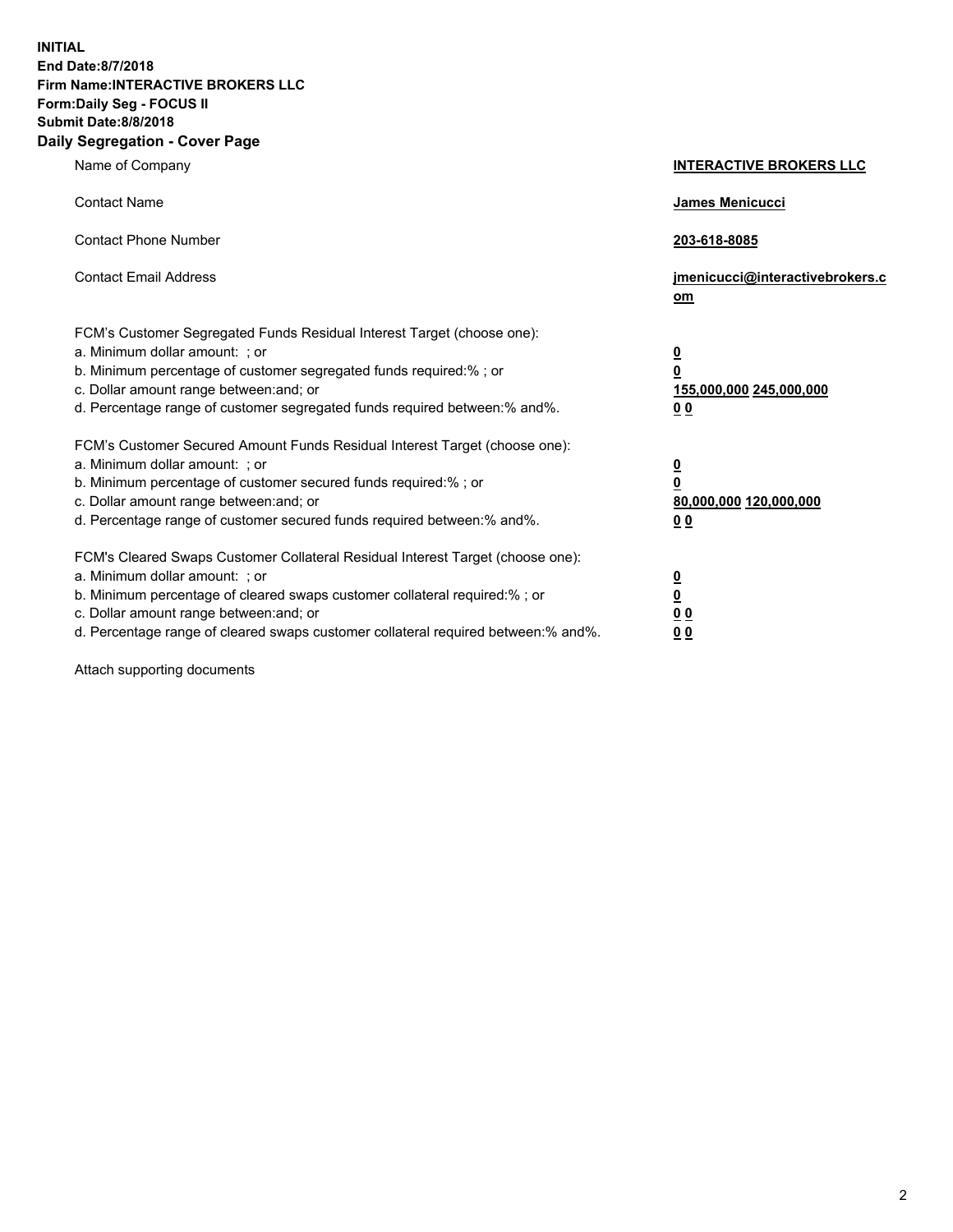## **INITIAL End Date:8/7/2018 Firm Name:INTERACTIVE BROKERS LLC Form:Daily Seg - FOCUS II Submit Date:8/8/2018 Daily Segregation - Secured Amounts**

|     | 2011, Ocglegation - Oceaned Anioanto                                                                                                                              |                                                |
|-----|-------------------------------------------------------------------------------------------------------------------------------------------------------------------|------------------------------------------------|
|     | Foreign Futures and Foreign Options Secured Amounts                                                                                                               |                                                |
|     | Amount required to be set aside pursuant to law, rule or regulation of a foreign                                                                                  | $0$ [7305]                                     |
|     | government or a rule of a self-regulatory organization authorized thereunder                                                                                      |                                                |
| 1.  | Net ledger balance - Foreign Futures and Foreign Option Trading - All Customers                                                                                   |                                                |
|     | A. Cash                                                                                                                                                           | 447,044,608 [7315]                             |
|     | B. Securities (at market)                                                                                                                                         | 0 [7317]                                       |
| 2.  | Net unrealized profit (loss) in open futures contracts traded on a foreign board of trade                                                                         | 7,501,629 [7325]                               |
| 3.  | Exchange traded options                                                                                                                                           |                                                |
|     | a. Market value of open option contracts purchased on a foreign board of trade                                                                                    | 758,378 [7335]                                 |
|     | b. Market value of open contracts granted (sold) on a foreign board of trade                                                                                      | -75,149 [7337]                                 |
| 4.  | Net equity (deficit) (add lines 1. 2. and 3.)                                                                                                                     | 455,229,466 [7345]                             |
| 5.  | Account liquidating to a deficit and account with a debit balances - gross amount                                                                                 | 39,294 [7351]                                  |
|     | Less: amount offset by customer owned securities                                                                                                                  | 0 [7352] 39,294 [7354]                         |
| 6.  | Amount required to be set aside as the secured amount - Net Liquidating Equity                                                                                    | 455,268,760 [7355]                             |
|     | Method (add lines 4 and 5)                                                                                                                                        |                                                |
| 7.  | Greater of amount required to be set aside pursuant to foreign jurisdiction (above) or line                                                                       | 455,268,760 [7360]                             |
|     | 6.                                                                                                                                                                |                                                |
|     | FUNDS DEPOSITED IN SEPARATE REGULATION 30.7 ACCOUNTS                                                                                                              |                                                |
| 1.  | Cash in banks                                                                                                                                                     |                                                |
|     | A. Banks located in the United States                                                                                                                             | 91,345,825 [7500]                              |
|     | B. Other banks qualified under Regulation 30.7                                                                                                                    | 0 [7520] 91,345,825 [7530]                     |
| 2.  | Securities                                                                                                                                                        |                                                |
|     | A. In safekeeping with banks located in the United States                                                                                                         | 371,923,185 [7540]                             |
|     | B. In safekeeping with other banks qualified under Regulation 30.7                                                                                                | 0 [7560] 371,923,185 [7570]                    |
| 3.  | Equities with registered futures commission merchants                                                                                                             |                                                |
|     | A. Cash                                                                                                                                                           | $0$ [7580]                                     |
|     | <b>B.</b> Securities                                                                                                                                              | $0$ [7590]                                     |
|     | C. Unrealized gain (loss) on open futures contracts                                                                                                               | $0$ [7600]                                     |
|     | D. Value of long option contracts                                                                                                                                 | $0$ [7610]                                     |
|     | E. Value of short option contracts                                                                                                                                | 0 [7615] 0 [7620]                              |
| 4.  | Amounts held by clearing organizations of foreign boards of trade                                                                                                 |                                                |
|     | A. Cash                                                                                                                                                           | $0$ [7640]                                     |
|     | <b>B.</b> Securities                                                                                                                                              | $0$ [7650]                                     |
|     | C. Amount due to (from) clearing organization - daily variation                                                                                                   | $0$ [7660]                                     |
|     | D. Value of long option contracts                                                                                                                                 | $0$ [7670]                                     |
|     | E. Value of short option contracts                                                                                                                                | 0 [7675] 0 [7680]                              |
| 5.  | Amounts held by members of foreign boards of trade                                                                                                                |                                                |
|     | A. Cash                                                                                                                                                           | 100,180,316 [7700]                             |
|     | <b>B.</b> Securities                                                                                                                                              | $0$ [7710]                                     |
|     | C. Unrealized gain (loss) on open futures contracts                                                                                                               | 11,073,068 [7720]                              |
|     | D. Value of long option contracts                                                                                                                                 | 758,378 [7730]                                 |
|     | E. Value of short option contracts                                                                                                                                | <mark>-75,149</mark> [7735] 111,936,613 [7740] |
| 6.  | Amounts with other depositories designated by a foreign board of trade                                                                                            | 0 [7760]                                       |
| 7.  | Segregated funds on hand                                                                                                                                          | $0$ [7765]                                     |
| 8.  | Total funds in separate section 30.7 accounts                                                                                                                     | 575,205,623 [7770]                             |
| 9.  | Excess (deficiency) Set Aside for Secured Amount (subtract line 7 Secured Statement<br>Page 1 from Line 8)                                                        | 119,936,863 [7380]                             |
| 10. |                                                                                                                                                                   |                                                |
| 11. | Management Target Amount for Excess funds in separate section 30.7 accounts<br>Excess (deficiency) funds in separate 30.7 accounts over (under) Management Target | 80,000,000 [7780]                              |
|     |                                                                                                                                                                   | 39,936,863 [7785]                              |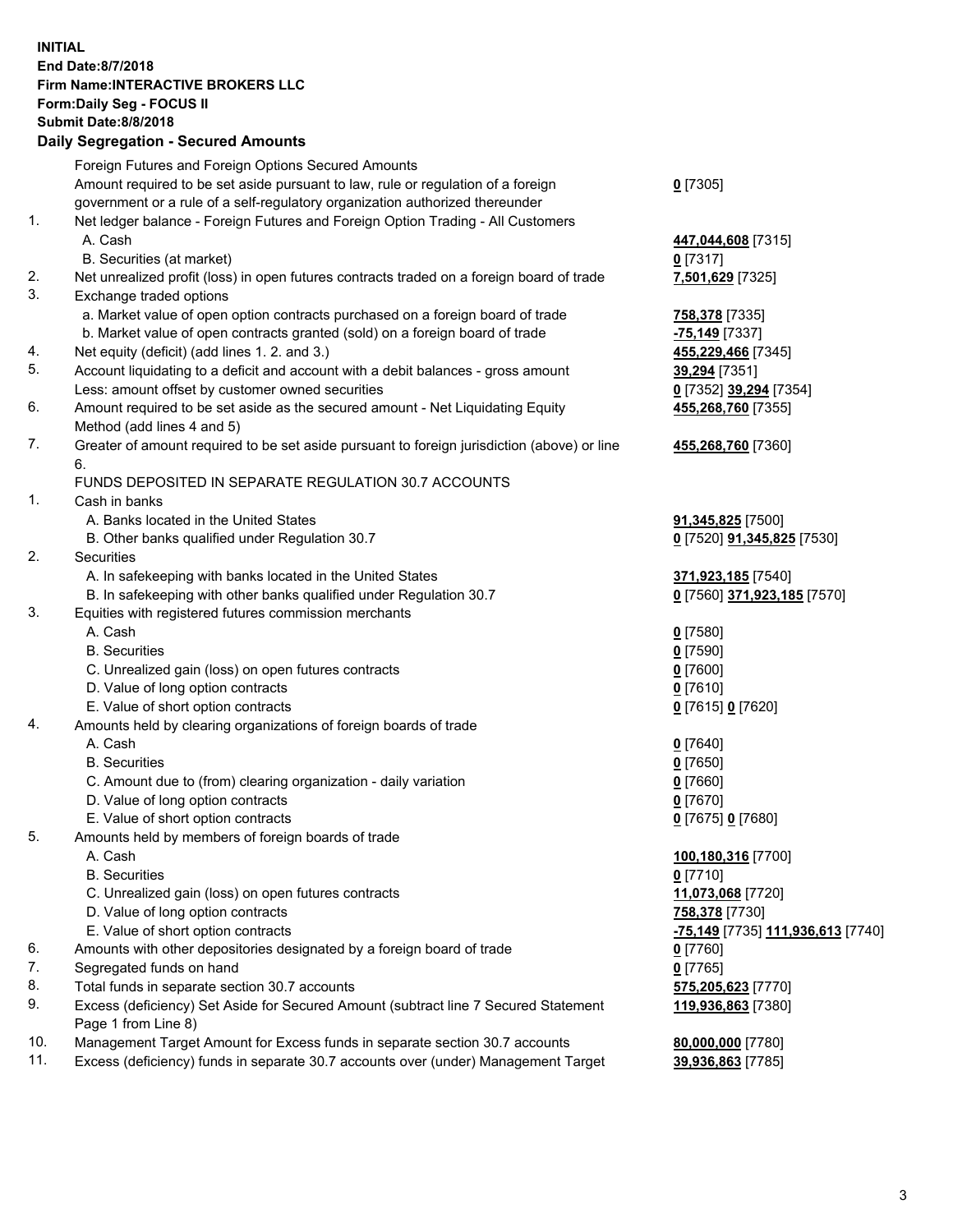**INITIAL End Date:8/7/2018 Firm Name:INTERACTIVE BROKERS LLC Form:Daily Seg - FOCUS II Submit Date:8/8/2018 Daily Segregation - Segregation Statement** SEGREGATION REQUIREMENTS(Section 4d(2) of the CEAct) 1. Net ledger balance A. Cash **3,895,539,712** [7010] B. Securities (at market) **0** [7020] 2. Net unrealized profit (loss) in open futures contracts traded on a contract market **-39,128,039** [7030] 3. Exchange traded options A. Add market value of open option contracts purchased on a contract market **173,428,259** [7032] B. Deduct market value of open option contracts granted (sold) on a contract market **-178,578,450** [7033] 4. Net equity (deficit) (add lines 1, 2 and 3) **3,851,261,482** [7040] 5. Accounts liquidating to a deficit and accounts with debit balances - gross amount **164,244** [7045] Less: amount offset by customer securities **0** [7047] **164,244** [7050] 6. Amount required to be segregated (add lines 4 and 5) **3,851,425,726** [7060] FUNDS IN SEGREGATED ACCOUNTS 7. Deposited in segregated funds bank accounts A. Cash **897,361,461** [7070] B. Securities representing investments of customers' funds (at market) **1,965,119,150** [7080] C. Securities held for particular customers or option customers in lieu of cash (at market) **0** [7090] 8. Margins on deposit with derivatives clearing organizations of contract markets A. Cash **25,408,345** [7100] B. Securities representing investments of customers' funds (at market) **1,167,986,491** [7110] C. Securities held for particular customers or option customers in lieu of cash (at market) **0** [7120] 9. Net settlement from (to) derivatives clearing organizations of contract markets **1,758,632** [7130] 10. Exchange traded options A. Value of open long option contracts **173,847,411** [7132] B. Value of open short option contracts **-179,037,034** [7133] 11. Net equities with other FCMs A. Net liquidating equity **0** [7140] B. Securities representing investments of customers' funds (at market) **0** [7160] C. Securities held for particular customers or option customers in lieu of cash (at market) **0** [7170] 12. Segregated funds on hand **0** [7150] 13. Total amount in segregation (add lines 7 through 12) **4,052,444,456** [7180] 14. Excess (deficiency) funds in segregation (subtract line 6 from line 13) **201,018,730** [7190] 15. Management Target Amount for Excess funds in segregation **155,000,000** [7194] 16. Excess (deficiency) funds in segregation over (under) Management Target Amount **46,018,730** [7198]

Excess